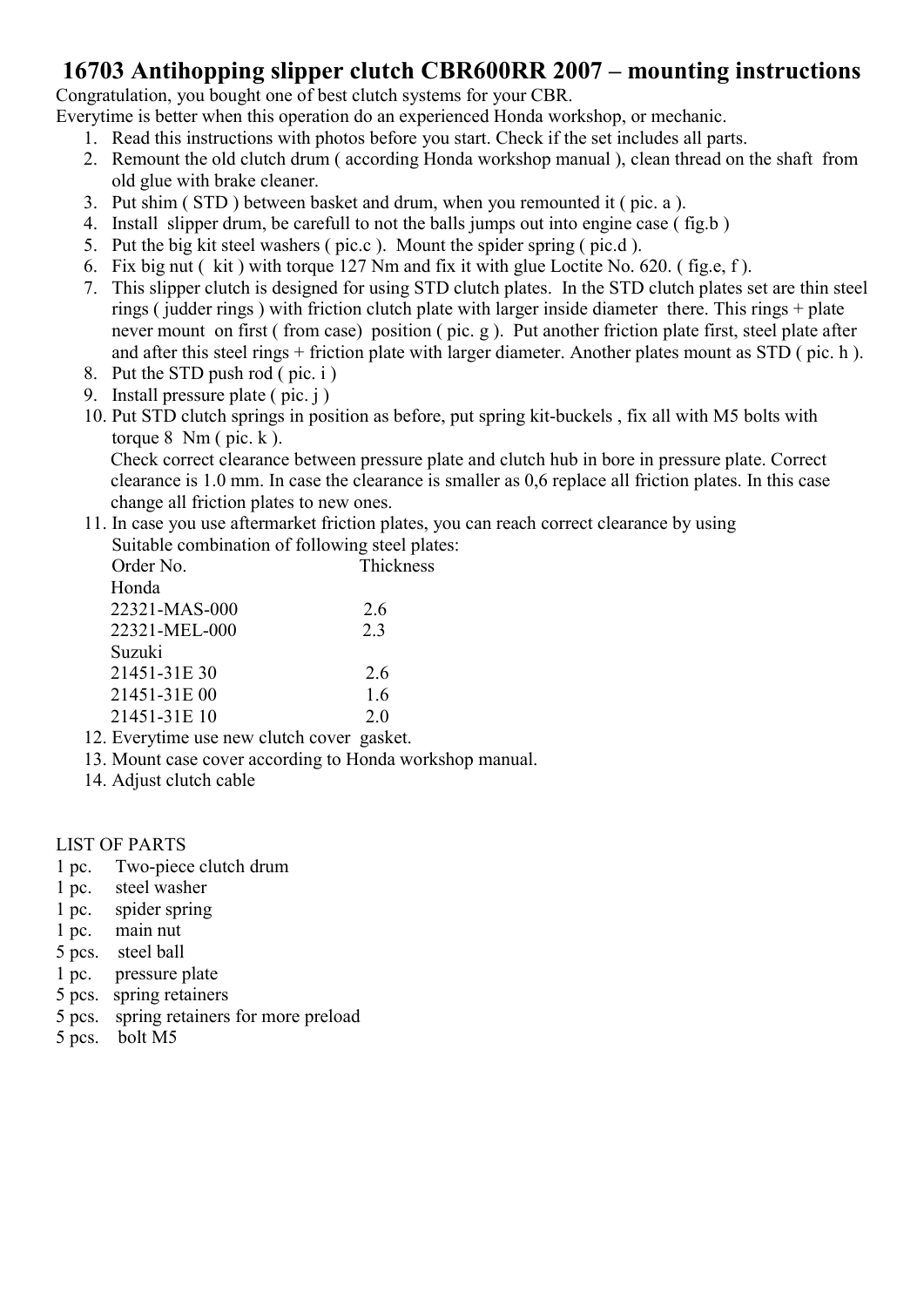## 16703 Picture A (pic.a)



16703 Picture B (pic.b)

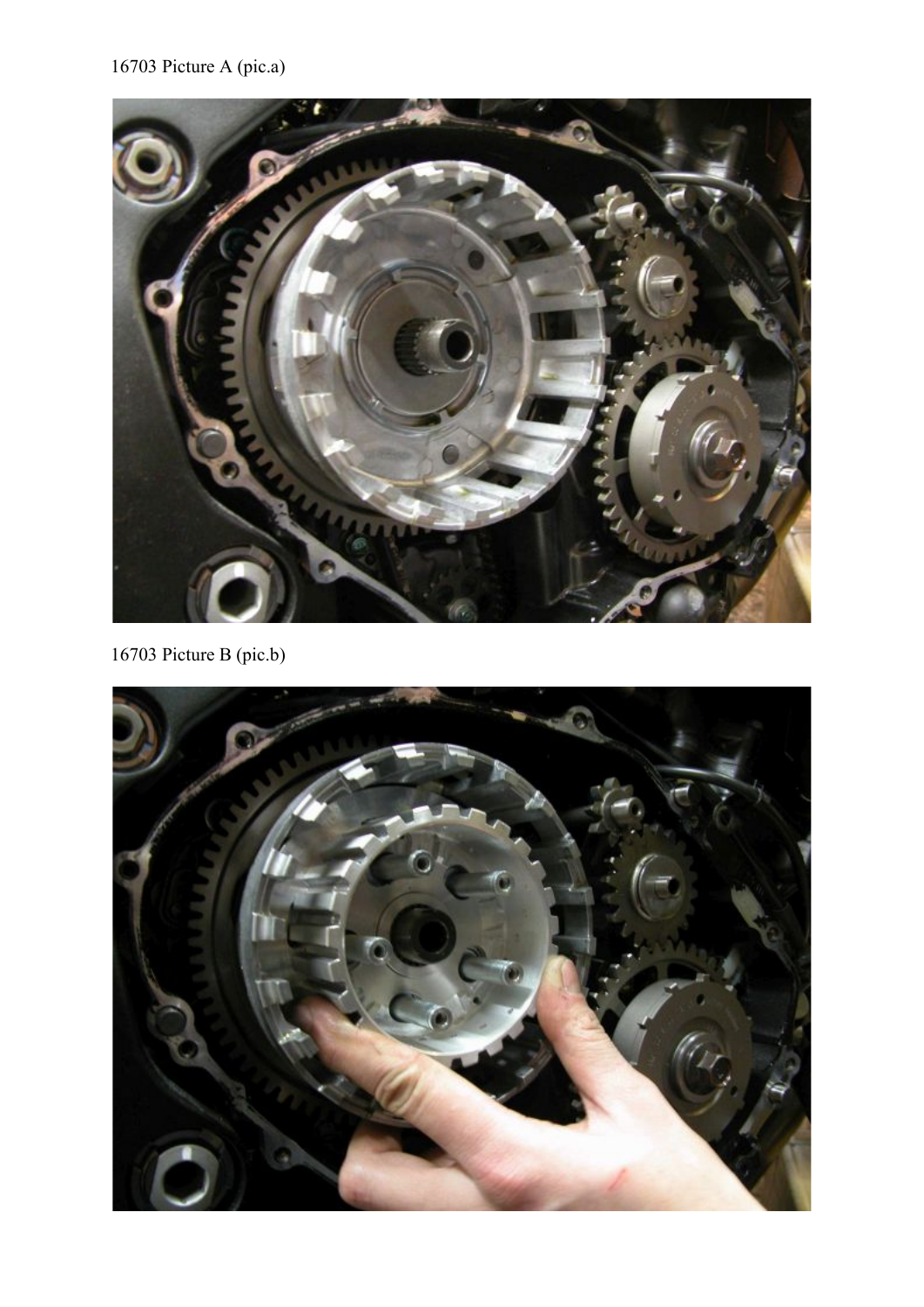# 16703 Picture C (pic.c)



16703 Picture D (pic.d)

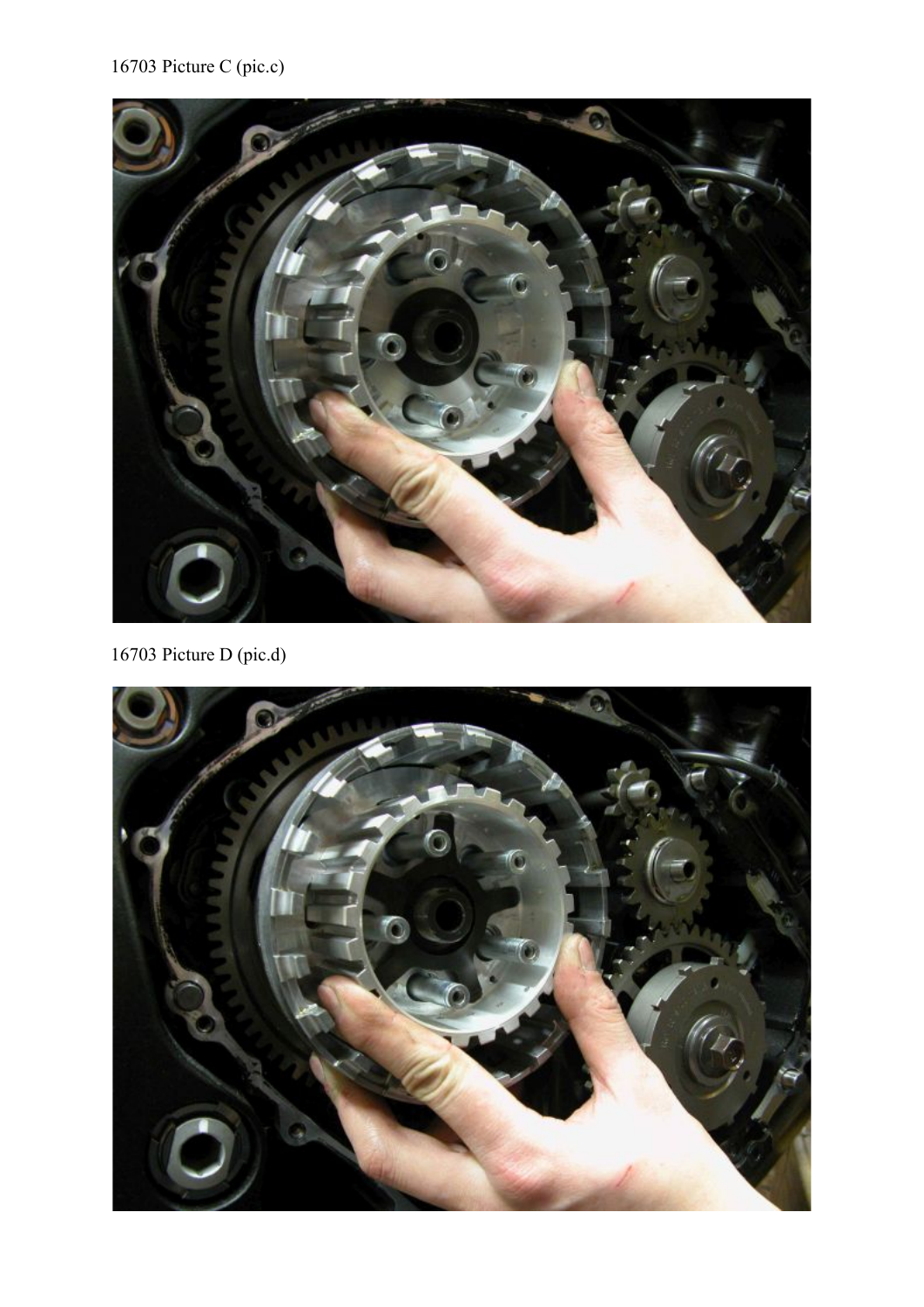# 16703 Picture E (pic.e)



16703 Picture F (pic.f)

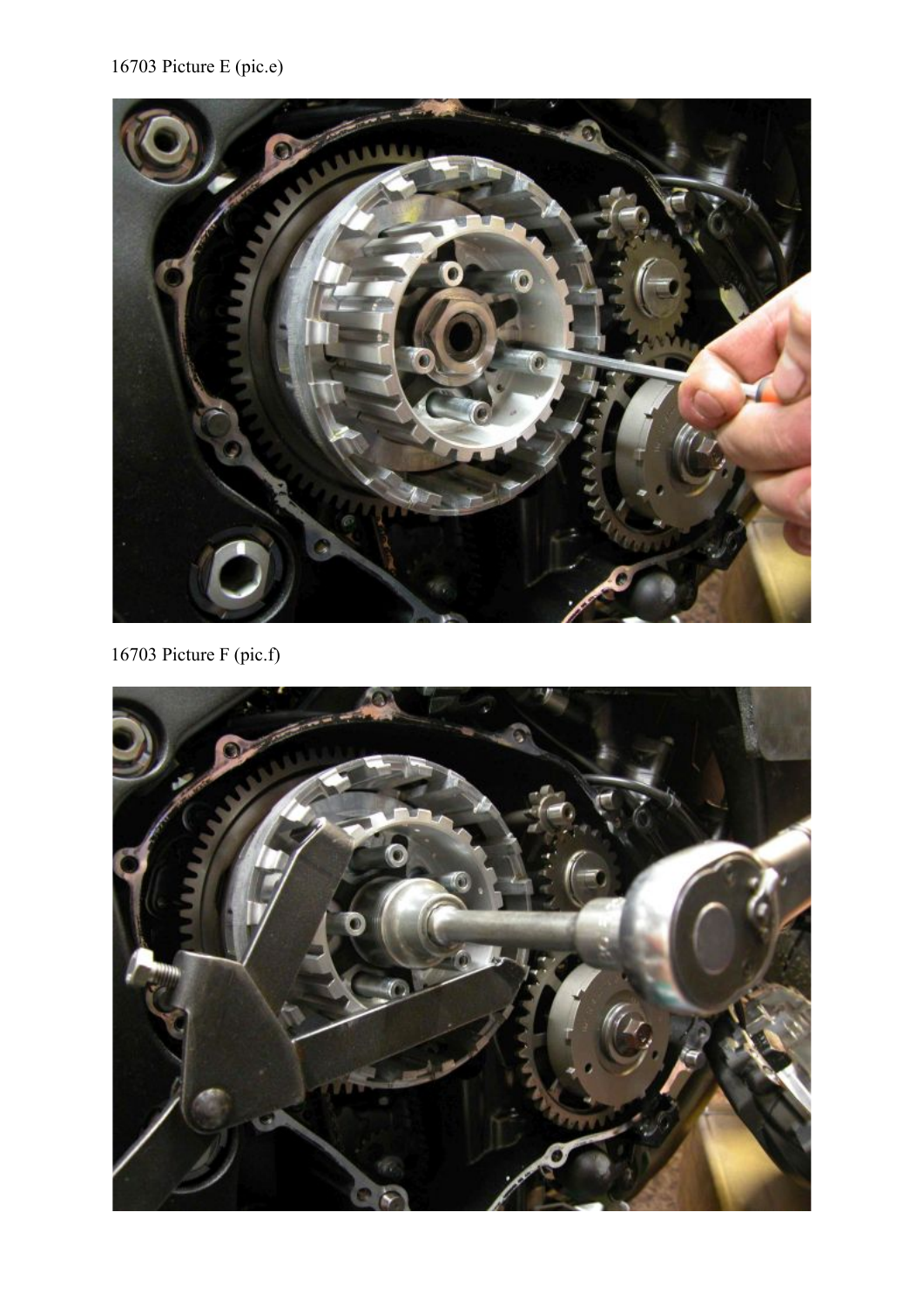# 16703 Picture G (pic.g)



16703 Picture H (pic.h)

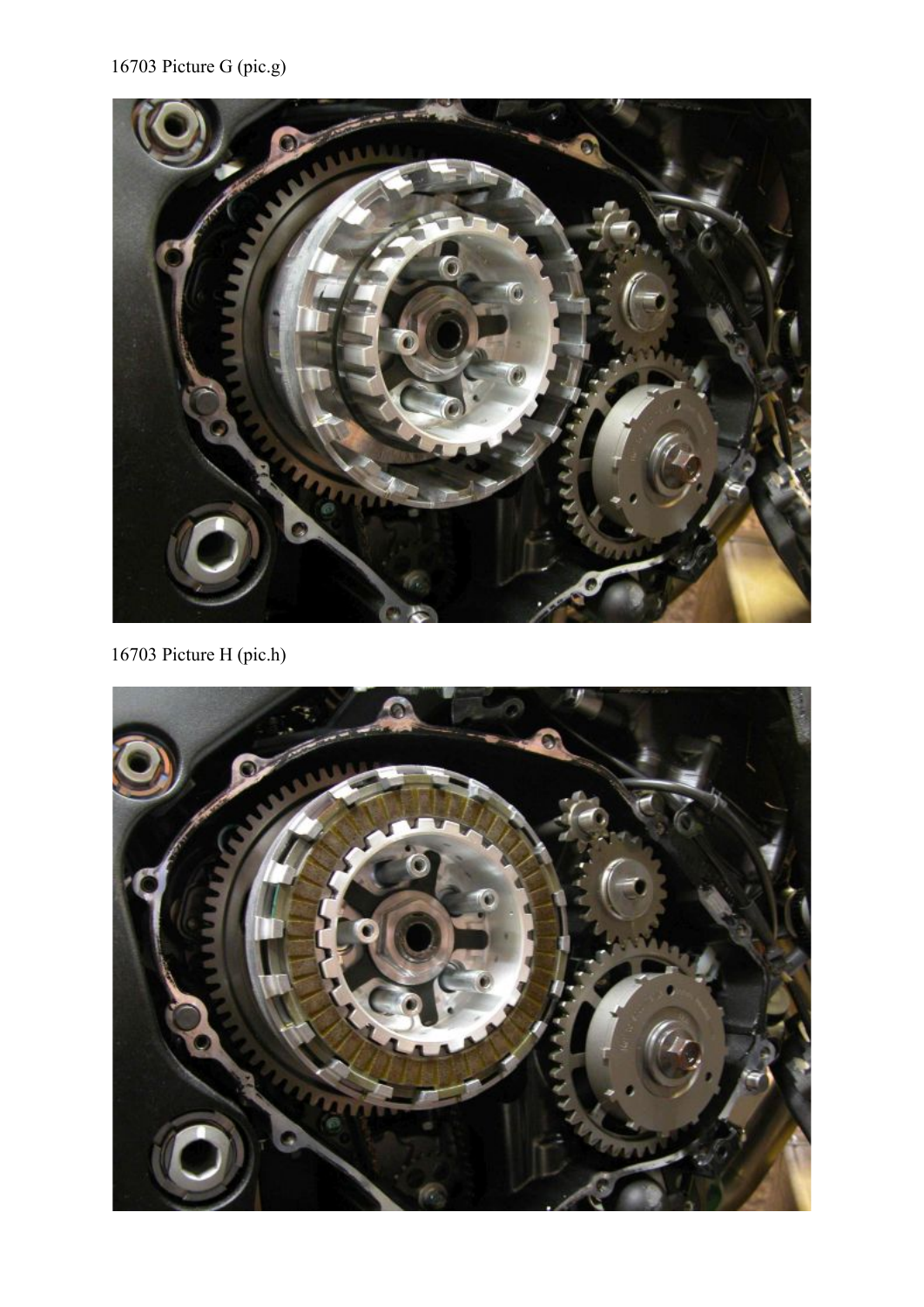# 16703 Picture I (pic.i)



16703 Picture J (pic.j)